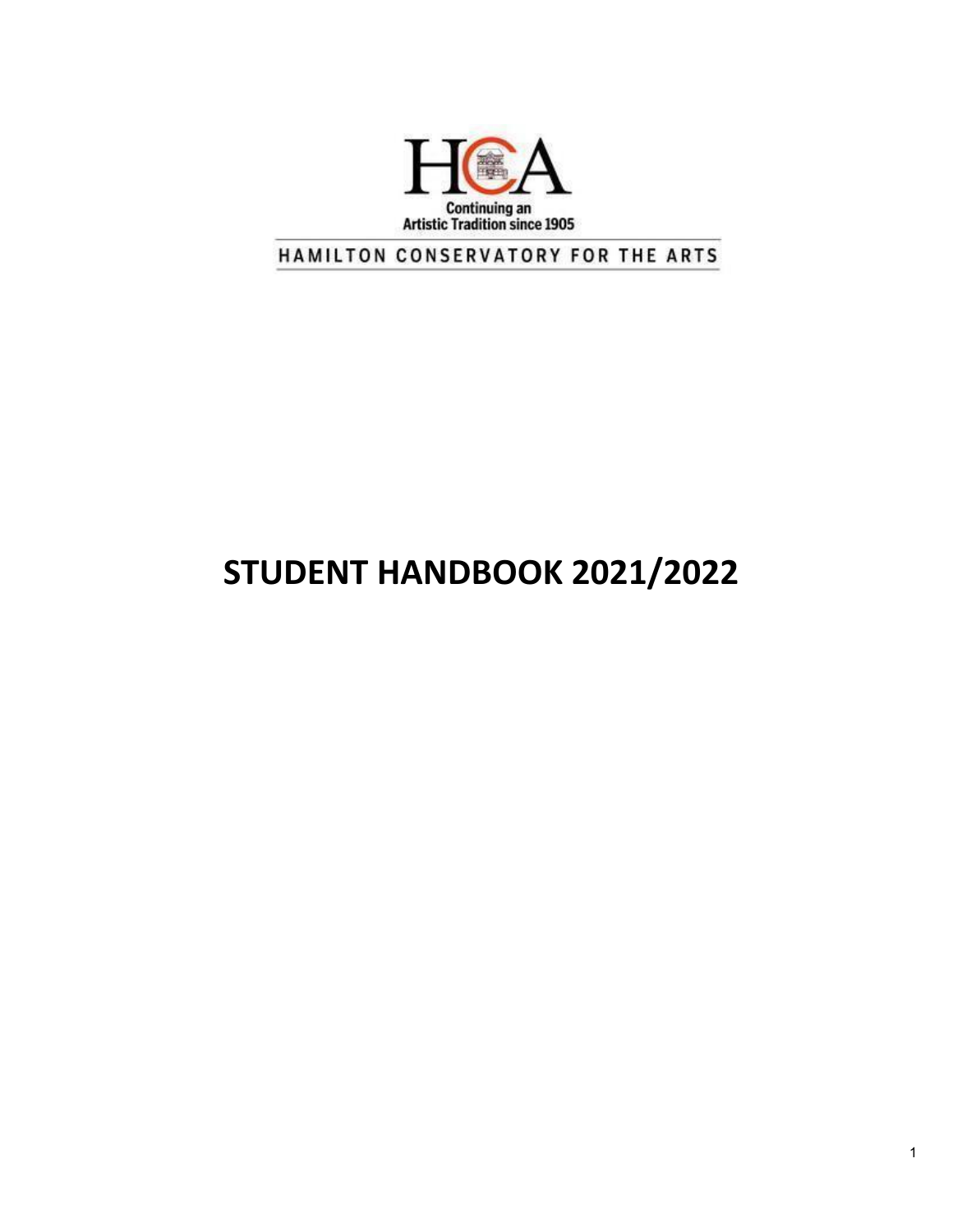# **Table of Contents**

| <b>General Information</b>    | 3  |
|-------------------------------|----|
| <b>Dance Department</b>       | 6  |
| <b>Music Department</b>       | 11 |
| <b>Visual Arts Department</b> | 12 |
| <b>Theatre Department</b>     | 13 |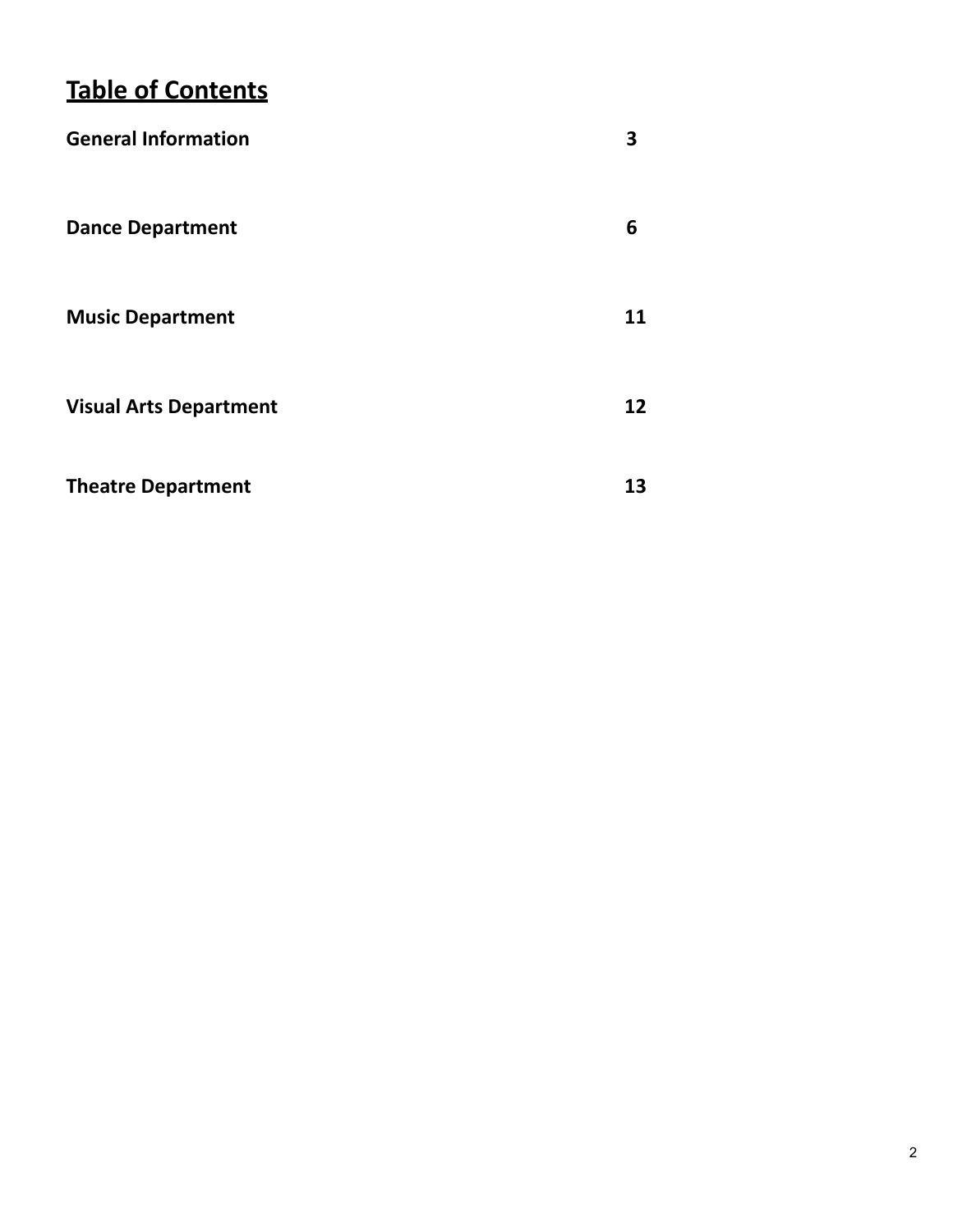# *GENERAL INFORMATION*

*Contact Information* [info@hcarts.ca](mailto:info@hcarts.ca)

905-528-4020

# *Building Hours*

Monday – Thursday: 1pm-9pm (there may be variations in building hours throughout the year - any changes will be noted on the website)

**Friday: CLOSED** Saturday: 9:00am – 4:00pm Sundays: Closed except for special events

# *Parking*

Parking in downtown Hamilton is at a premium. The HCA has 21 spots available for students:

**111 MacNab St** 9 spots available **Within the GO lot** 12 spots indicated with the HCA logo 4 spots against the fence with a maximum of 10 minute stay - this is a drop off zone only

# **Behind the building** – **instructor parking only**

Hours available for student parking:

Monday to Friday 4:00pm – 10:00pm Saturday 8:30 am – 4:00 pm

Spots between 9 am and 4 pm, Monday to Friday, are reserved parking. Please refrain from parking during these times. Parking spots are for drop off only. If you require long term parking, please look for street parking in the area. This will free up spaces for others to drop off their children.



*HCA is not responsible for tickets.* We encourage you to follow the guidelines above to avoid the cost and inconvenience of a parking ticket. Thank you for your cooperation.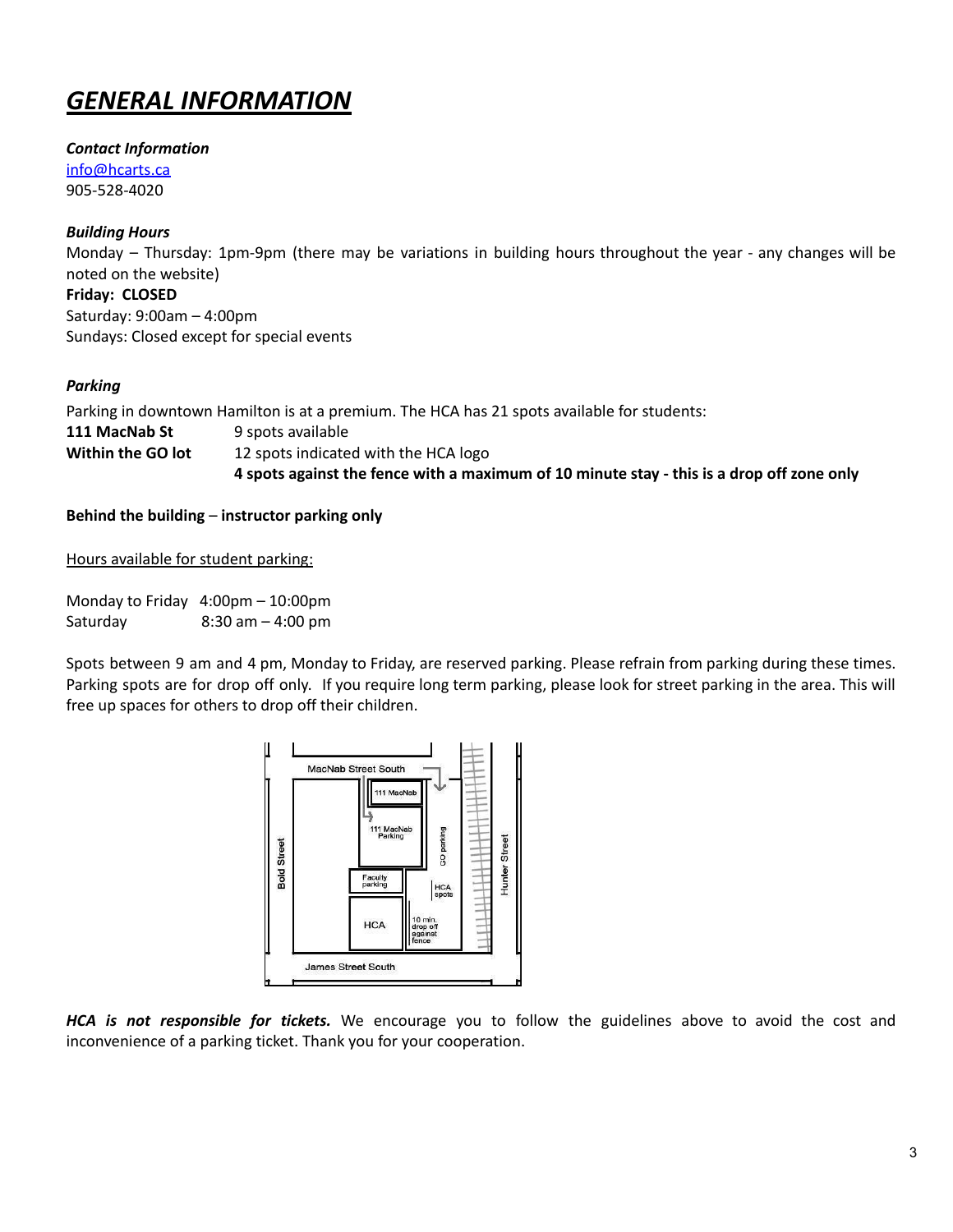#### *Unforeseen Closures Due to Inclement Weather*

At times it may be necessary to close the Conservatory due to unforeseen circumstances (snow storms, etc). HCA Administration will notify local Hamilton media sources (CH, CBC Hamilton, The Hamilton Spectator, etc). An announcement will also be posted on the HCA website, Facebook page, Twitter, and Instagram accounts. The outgoing message on the HCA answering machine will also be changed to state that the school is closed. We ask that you please consult local media sources, social media channels, and website first so that the phone lines are not flooded.

#### *Website*

Our website is a wonderful resource for parents, students and the general public. Class info, events, closures, new classes, etc. can be found at [www.HCArts.ca](http://www.hcarts.ca). Please like us on Facebook or follow us on Twitter or Instagram for information on the school and HCA's other activities. If you have a suggestion or comment, we would love to hear it! The site is for you!

Facebook: [@HamiltonConservatory](https://www.facebook.com/HamiltonConservatory/) Twitter: [@HCArts](https://twitter.com/HCArts?ref_src=twsrc%5Egoogle%7Ctwcamp%5Eserp%7Ctwgr%5Eauthor) Instagram: [artsliveathca](https://www.instagram.com/artsliveathca/?hl=en)

#### *Newsletter*

The Bits & Bites newsletter is handed out once a term. It was created to help keep you and your family updated and organized. A copy of the printed version is available at the front desk, and an e-copy is sent via email and uploaded on our website.

#### *Waiting Room/Reception Area*

If students have space between a class or are waiting for siblings, they will need to wait at the designated front lobby seating area, located behind the front desk. **Please be considerate of the teachers, admin staff, and other students in** the building. You can do this by using headphones for music and videos, and keeping conversation to a low volume **as a courtesy to those around you.**

COVID-19 NOTE: At this time, we do not permit parents to remain within the building; however, we will be assessing **this COVID-19 policy throughout the year.**

#### *Photocopies*

Students may use the photocopier located in the front lobby for a fee of \$0.10 per page. Please ask the front desk for assistance.

#### *Emergencies*

Please inform HCA Administration immediately in the event of serious emergencies such as personal injury, breach of security or damage to the building and we will contact the appropriate emergency service as necessary.

#### *Nut allergies*

HCA has several students who have severe peanut and other nut allergies. We ask that families do not bring nuts or nut products into the building to ensure everyone's well-being.

#### *Volunteering*

To assist high school students in completing their mandatory 40 hours of volunteer time, HCA offers volunteer opportunities for students. As well, we invite members of our greater community to assist. These opportunities are generally available during the school year or during our summer programs. Parents can also volunteer for the recital and other events. If you or your child would like more information, please leave your name and contact information with the front desk.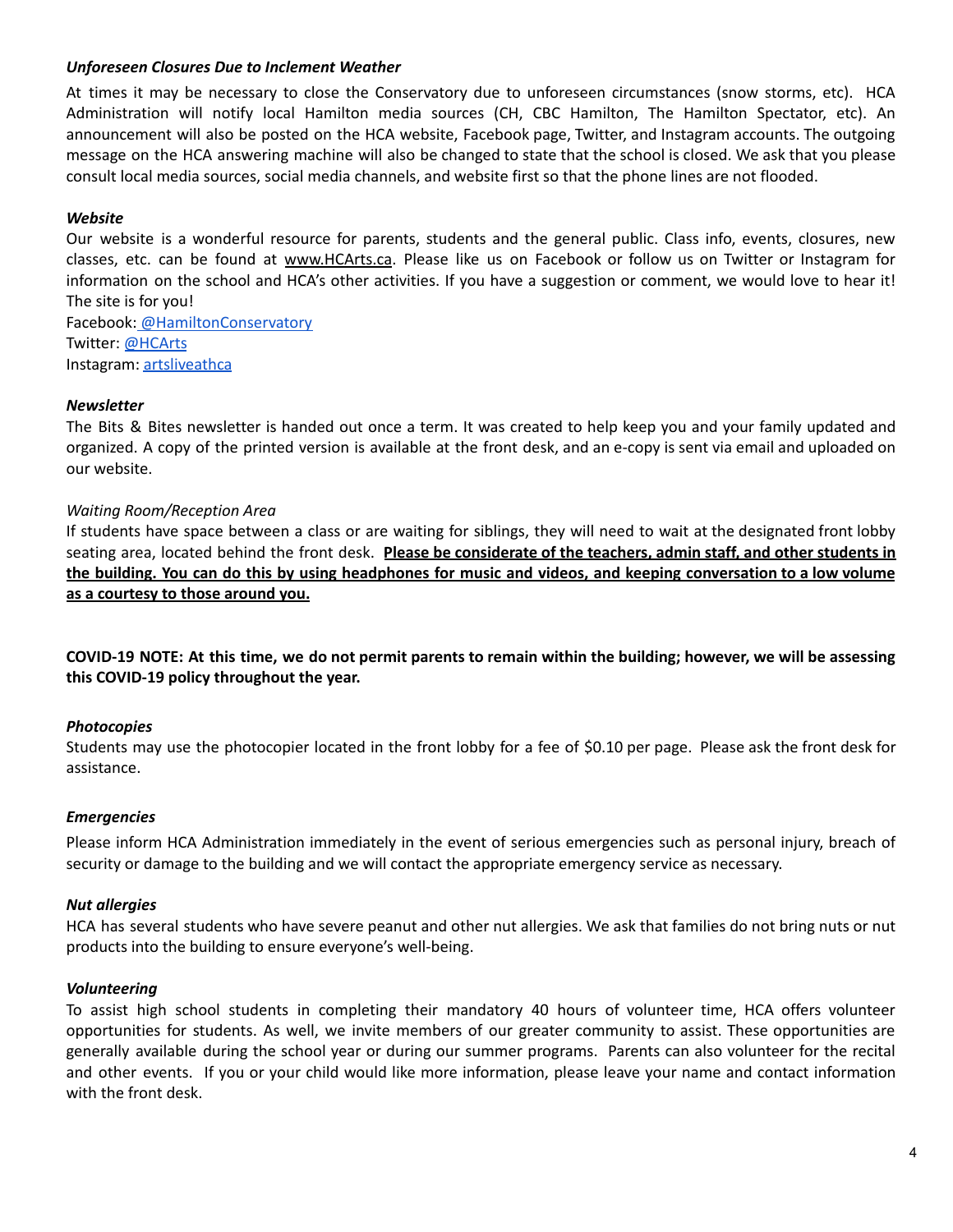# *Performance etiquette*

There are many opportunities for parents and students to attend performances at HCA over the course of the year including Performance Classes, Winter Dance Recital, Year-End Recital, Music Gala and other concerts. Following proper performance etiquette creates an enjoyable environment for audience members and performers. Please remember to: -Turn off your cell phones

- Refrain from taking flash photographs during the performance

- Do not bring food or drinks to the theatre

- Avoid entering and exiting during the performance. If possible stay in your seats until the end of the performance so that all students have a full audience.

### *Free Introductory Class*

All new students are entitled to one (1) free introductory class - this must be booked in advance at  $info@hcarts.ca$  or by calling 905-528-4020. Teachers must fill out the introductory lesson form indicating which level the potential student is working at. After the introductory class, students are required to **register in full with the front desk** before attending any subsequent classes.

# *Early Registration for Returning Students in Group Classes*

Pre-registration begins in the middle of May and runs until the last day of classes and is open to all current students of HCA. Pre-registration ensures a spot in class, guarantees your current slot for music lessons, and gives you a hassle-free start in September.

# *Registration Procedures*

*Registration Fee:* A non-refundable annual registration fee of \$25.00/student, \$40/family is payable at the time of registration.

*Payment of Tuition Fees:* Please note that this means **a student may not attend classes/lessons if HCA Administration has not received all payments.** The HCA accepts VISA, MasterCard, and cheques. All cheques should be made payable to the Hamilton Conservatory for the Arts Inc.

# *Methods of Payment:*

*Economy Installments* – First payment, includes the registration fee and first month's installment in one cheque, **PLUS** post-dated cheques, dated the first of each month, for the remaining months of the year.

*Session/Term Installments* – First payment, includes the registration fee and installment fee for fall term in one cheque, **PLUS** two(2) post-dated cheques dated the beginning of each term.

*Payment in Full* – Registration fee plus the full tuition fee in one cheque.

Alternately, pre-authorized credit card is accepted with any of the above method of payments.

\*\*Note: Economy Installments might not represent the number of classes in the month and Term Installments may not represent the number of classes in the term. They are simply the total fee divided into equal parts by month (10) or term *(3) \*\**

*Costume Payments:* The cost of purchasing a costume for the Recital is paid in a separate post-dated cheque or pre-authorized credit card payment. Deadline for payment is **January 15.** Should a student withdraw from classes before the deadline, the full cost of the costume will not be charged. **After January 15,** no costume refund will be provided.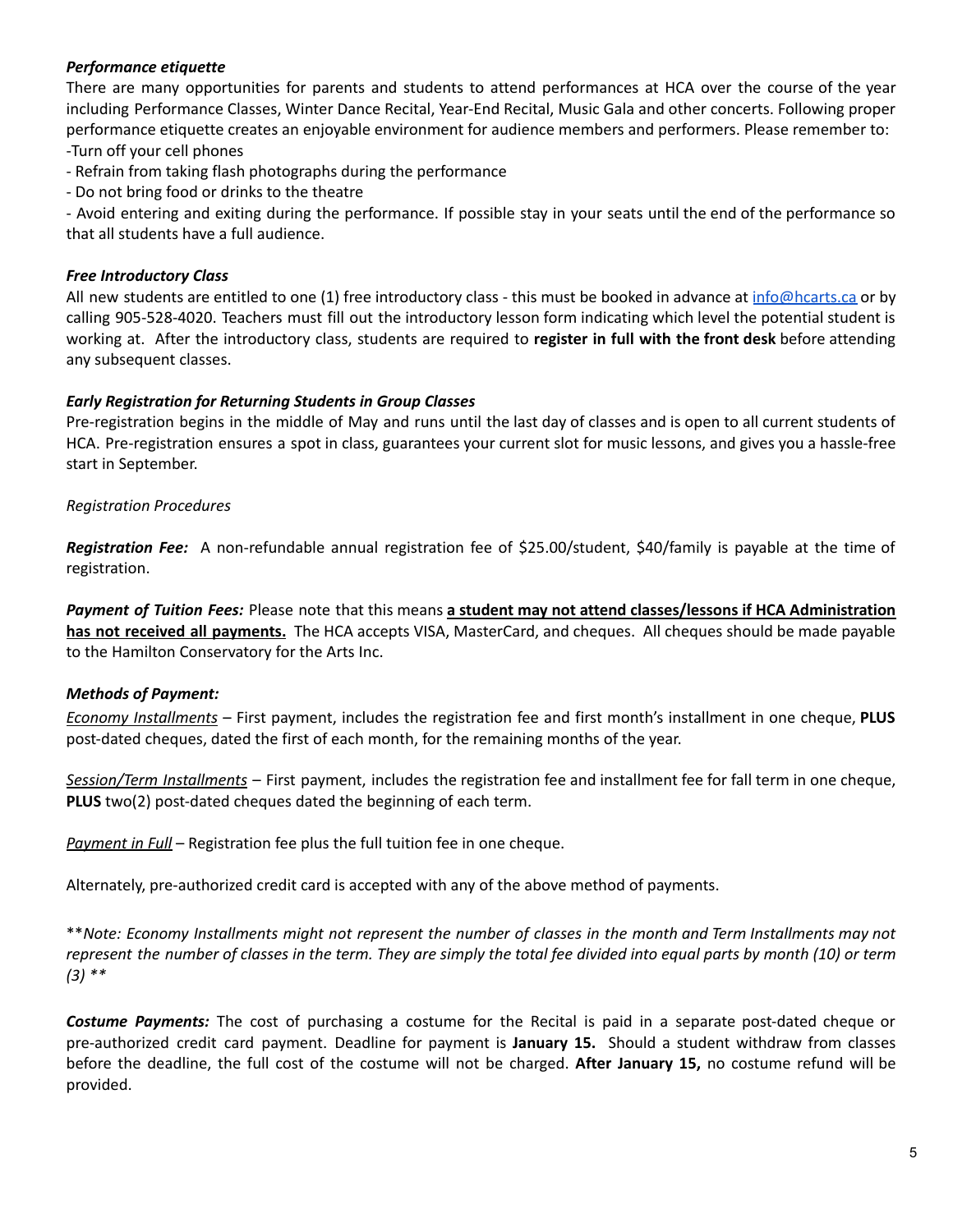### *Cancellations and Make-Up Classes*

*Group Classes:* If a class is cancelled due to unforeseen circumstances, the students will be notified by their teacher regarding when a make-up class will be held. Make-up class dates and times will also be posted on the website. There are no make-up lessons for any individual student missing a group class.

*Private Classes/Lessons:* Each student receives a maximum of three (3) make-up lessons per year, one for the end of each term. In order to receive a make-up lesson, the student must give a minimum of twenty-four (24) hours notice when cancelling. We ask that students please call the HCA front desk in order to cancel a lesson. If twenty-four hours notice is not given, your teacher is not required to make-up the lesson. Students should note that no time is made-up when they are late for lessons, and they will only receive the time remaining to them.

Make-up lessons for music are generally held on designated Sundays each term, usually the day of the Music Performance Classes, and also during the week after classes end in June. Depending on your schedule, as well as your teachers, your lessons will either be made up at these times, or by adding time to existing lessons until you are caught up.

# *Withdrawing from Classes*

Please speak to the front desk if you would like to withdraw from your class(es). **In order to officially withdraw from classes, you must complete a cancellation form and provide 30 days notice.** This allows HCA to return your remaining payments or recalculate your fees if necessary. Students may attend classes during this 30-day period. In unforeseen or special circumstances when a student must withdraw from classes immediately, shorter notice may be given accompanied by a medical note or other documentation outlining the exceptional circumstances. Please note that students are not considered withdrawn from classes until the cancellation form has been filled out. Failure to do so will mean that payments will be processed as scheduled, so please remember to come to the front desk to fill out the form.

# *DANCE DEPARTMENT*

#### *Ballet Structure*

| <b>RUSSIAN BALLET LEVELSAGE</b> |              | <b>HOURS PER WEEK</b> | <b>POINTE CLASSES</b> |
|---------------------------------|--------------|-----------------------|-----------------------|
| <b>Pre-Creative</b>             | 2 to 3 yrs   | 30 minutes            |                       |
| PRIMARY                         |              |                       |                       |
| Creative I                      | $3$ to 4 yrs | 45 minutes            |                       |
| Creative II                     | 4 to 5 yrs   | 45 minutes            |                       |
| Pre-Primary                     | 5 to 6 yrs   | 1 hour                |                       |
| <b>NOVICE</b>                   |              |                       |                       |
| Primary                         | 6 to 7 yrs   | 1 hour                |                       |
| Level I                         | 7 to 8 yrs   | 1 hour                |                       |
| Level II                        | 8 to 9 yrs   | 2 hours               |                       |
| JUNIOR                          |              |                       |                       |
| Level III                       | 9 to 10 yrs  | 2 hours               |                       |
| Level IV                        | 10 to 11 yrs | 2.5 hours             |                       |
| Level V                         | 11 to 12 yrs | 2.5 hours             |                       |
| <b>INTERMEDIATE</b>             |              |                       |                       |
| Level VI                        | 12 to 13 yrs | 3 hours               | 30 minutes            |
| Level VII                       | 13 to 14 yrs | 3 hours 15 min        | 30 minutes            |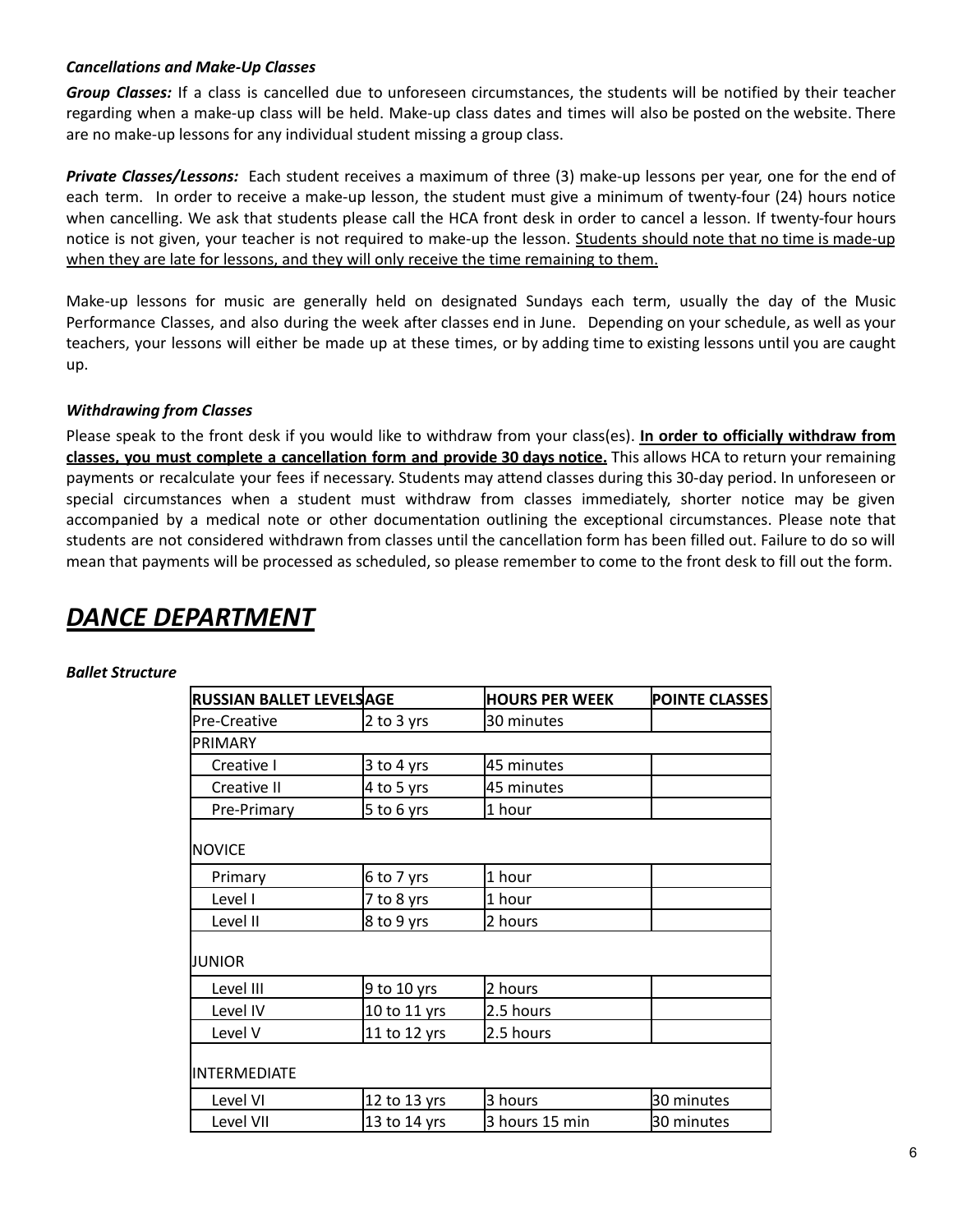| Level VIII     | 14 to 15 yrs | 3 hours 15 min | 45 minutes |
|----------------|--------------|----------------|------------|
| <b>ISENIOR</b> |              |                |            |
| Pre-Elementary | 15 to 16 yrs | 4 hours        | 1 hour     |
| Elementary     | 16 to 17 yrs | 4 hours        | 1 hour     |
| Intermediate   | $17 + yrs$   | 4 hours        | 2 hours    |
| ADULT          |              |                |            |
| Beginner       | $18$ yrs +   | 1 hour         |            |
| Intermediate   | $18$ yrs +   | 1 hour to      |            |
|                |              | 1 hr15min      |            |
| Advanced       | $18$ yrs +   | 1 hour 15min   |            |

# *New Students Entering After Primary Level*

Students entering into the ballet program after the Primary division will be placed in the most appropriate class for their ability and age at the teacher's discretion. This is to ensure that each student is in a class where they feel challenged but not overwhelmed. Our goal is to create an enjoyable and productive learning experience for our students. Each student will be assessed on his or her own merits; this assessment may take more than one class. Any student starting after the first term will not be entered into the examinations unless special permission is given by the teacher and the Artistic Director.

#### *Necessary Integration of Classes*

Occasionally there is a class which has a lower number of students; in order to guarantee student progress and the longevity of the class, the Artistic Director will integrate the smaller class with the next highest level. For example:

A Grade 3 class is joined with Grade 4 class. Grade 3 students will work on the same material as the Grade 4 classes. For the first year, the Grade 3 students who have joined the Grade 4 class will not take official exams but will be evaluated in an in-house exam by the Artistic Director. The in-house exam structure will be the same as the Society of Russian Ballet except no marks will be given. The Grade 4 students will take the exam as usual. In the second year, former Grade 3 students will move forward to the Grade 5 level where they will be eligible to take formal exams.

This has been a regular practice of the Conservatory for many years and it has guaranteed both student success and sustainability of the classes for years to come*.*

# *The Use of Touch in Dance Training*

Dance is an art form that focuses on working with the body. The use of touch or regular physical contact is considered necessary to facilitate kinaesthetic awareness.

If a student feels uncomfortable with any aspect of physical contact or touch, their wishes will be respected if they tell the teacher involved that they are not comfortable with being touched. If a student or parent feels that their needs or concerns have not been met, they are encouraged to talk to HCA Administration or the Artistic Director.

#### **COVID-19 NOTE: Until further notice touch will NOT be used in class.**

#### *Evaluations*

Throughout the year, the Artistic Director will evaluate the ballet classes. This is done to encourage students, to ensure the class is progressing well, and to guarantee students are ready to enter examinations (when applicable). If a student needs more work, a meeting will be set up with the parents and the student to discuss options for improvement.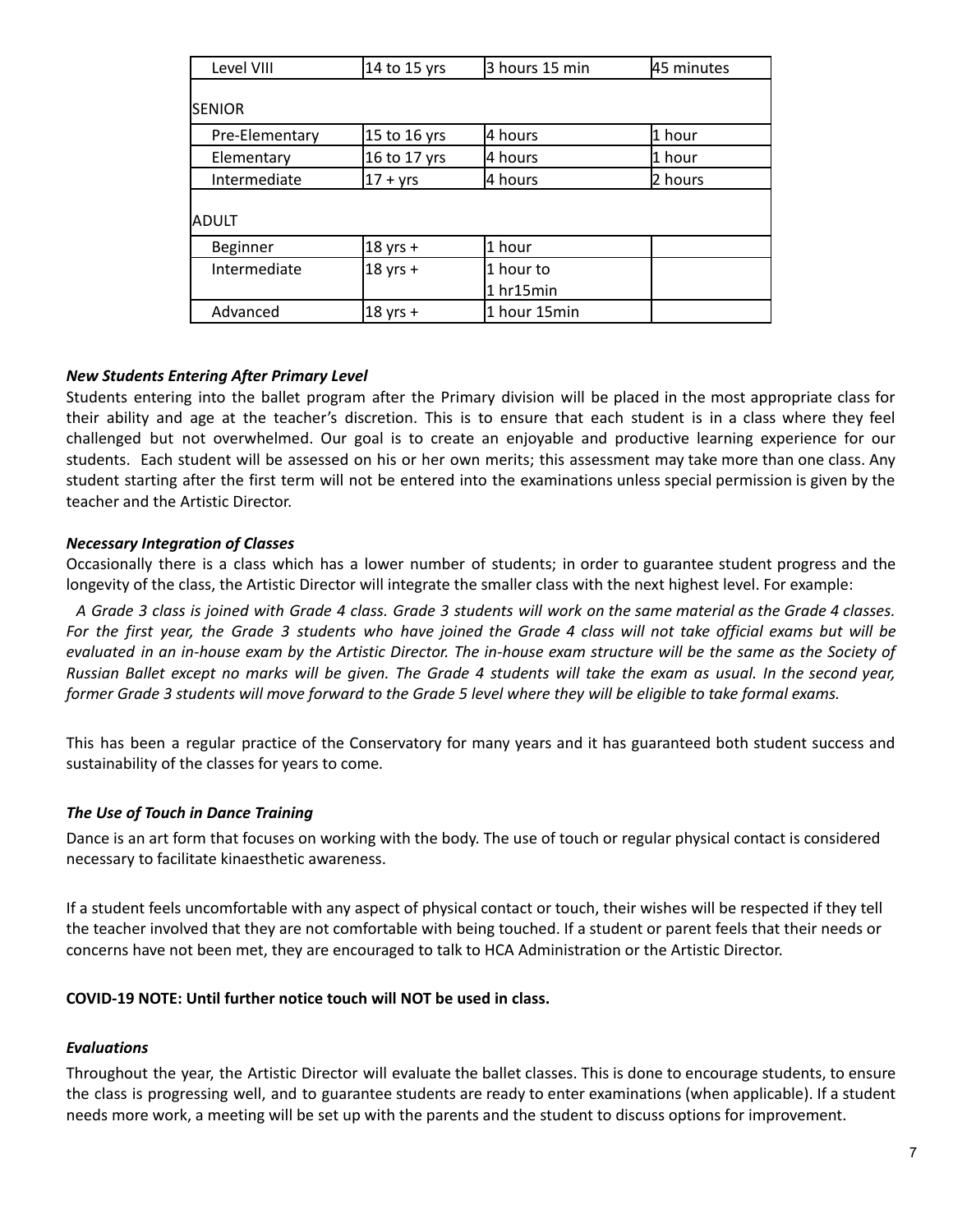# *Ballet Examinations*

Though they are not compulsory, examinations are an important part of ballet training. HCA students may enter examinations held by the Society of Russian Ballet when they reach the Novice level. Everyone in the ballet classes study the same work and technique, regardless of whether they are taking the examination or not. The exams will take place in the spring, depending on the availability of the examiner. All students participating must pay the required exam fee (prices depend on the level).

Students must have good attendance to be considered to take official examination and may not miss more than **five** (Novice Level) or **eight** (Jr, Int, or Sr Level) classes. New students who took exams in the past year at their old studio will not be permitted to take exams in their first year at the Conservatory unless approved by both their teacher and the Artistic Director.

A student who does not take an exam (by choice, due to absences or if they are not yet ready) may continue to the next level the following school year. However, should the student wish to take the exam they must take extra lessons from the previous grade from January through to the exam to prepare *eg: Grade 4 student does not take their exam; they* proceed to Grade 5 the next year. Should they take the exam; the student will need to register in Grade 4 classes from *January until exams in order to participate in the Grade 5 exam.*

# *Pointe Work*

The study of Pointe work is optional and begins in Level VI at the teacher's discretion. It is essential that a student's body be strong enough, have enough technical proficiency and that their foot structure be compatible for Pointe before beginning. (Pointe is not mandatory.) If a student is struggling with Pointe work their teacher will have a private conversation and explain why they are having difficulty. The teacher will assure the students that if they are not able to continue with Pointe work they can still do class work, exams and the recital.

### *Dress Code for Ballet Students*

Dress code is an important part of dance ethics and training. Students should wear the required leotard, tights, and shoes, have their hair in a bun and avoid wearing any jewellery. If a student has short hair every effort should be made to secure their hair away from their face and off their neck. Please see below for the specific dress requirements and style numbers of each class. HCA carries all required dancewear for ballet. Sizing for leotards, tights and shoes can be done through the front desk. Please speak with HCA Administration for further information.

| <b>BALLET</b>                                                                                                           |                                                    |                                                                             |                                                                       |
|-------------------------------------------------------------------------------------------------------------------------|----------------------------------------------------|-----------------------------------------------------------------------------|-----------------------------------------------------------------------|
| <b>LEVEL</b>                                                                                                            | <b>BODYWEAR</b>                                    | <b>TIGHTS</b>                                                               | <b>FOOTWEAR</b>                                                       |
| <b>PRE-CREATIVE-PRE-</b><br><b>PRIMARY</b>                                                                              | <b>CAPEZIO CC201C</b><br>LIGHT PINK LEOTARD        | <b>SO DANCA TS-73</b><br><b>FOOTED LIGHT PINK</b>                           | <b>BLOCH S0225G</b><br><b>BUNNYHOP IN PINK</b><br><b>CAPEZIO 205C</b> |
|                                                                                                                         |                                                    | (or equivalent brand)                                                       | <b>DAISY IN PINK</b>                                                  |
| DANCERS MAY CHOOSE TO WEAR A PINK SKIRT (CAPEZIO N1417C DANCE SKIRT IN PINK) AND A BALLET<br>SWEATER. THIS IS OPTIONAL. |                                                    |                                                                             |                                                                       |
| <b>PRIMARY-LEVEL 2</b>                                                                                                  | <b>CAPEZIO CC201C</b><br><b>LIGHT BLUE LEOTARD</b> | <b>SO DANCA TS-73</b><br><b>FOOTED BALLET PINK</b><br>(or equivalent brand) | CAPEZIO 205C<br><b>DAISY BALLET LEATHER</b><br>PINK BALLET SLIPPER    |
|                                                                                                                         |                                                    |                                                                             |                                                                       |
| DANCERS GET A CHOICE OF WEARING A DANCE SWEATER FOR WARM UP OF CLASS, NO SKIRTS                                         |                                                    |                                                                             |                                                                       |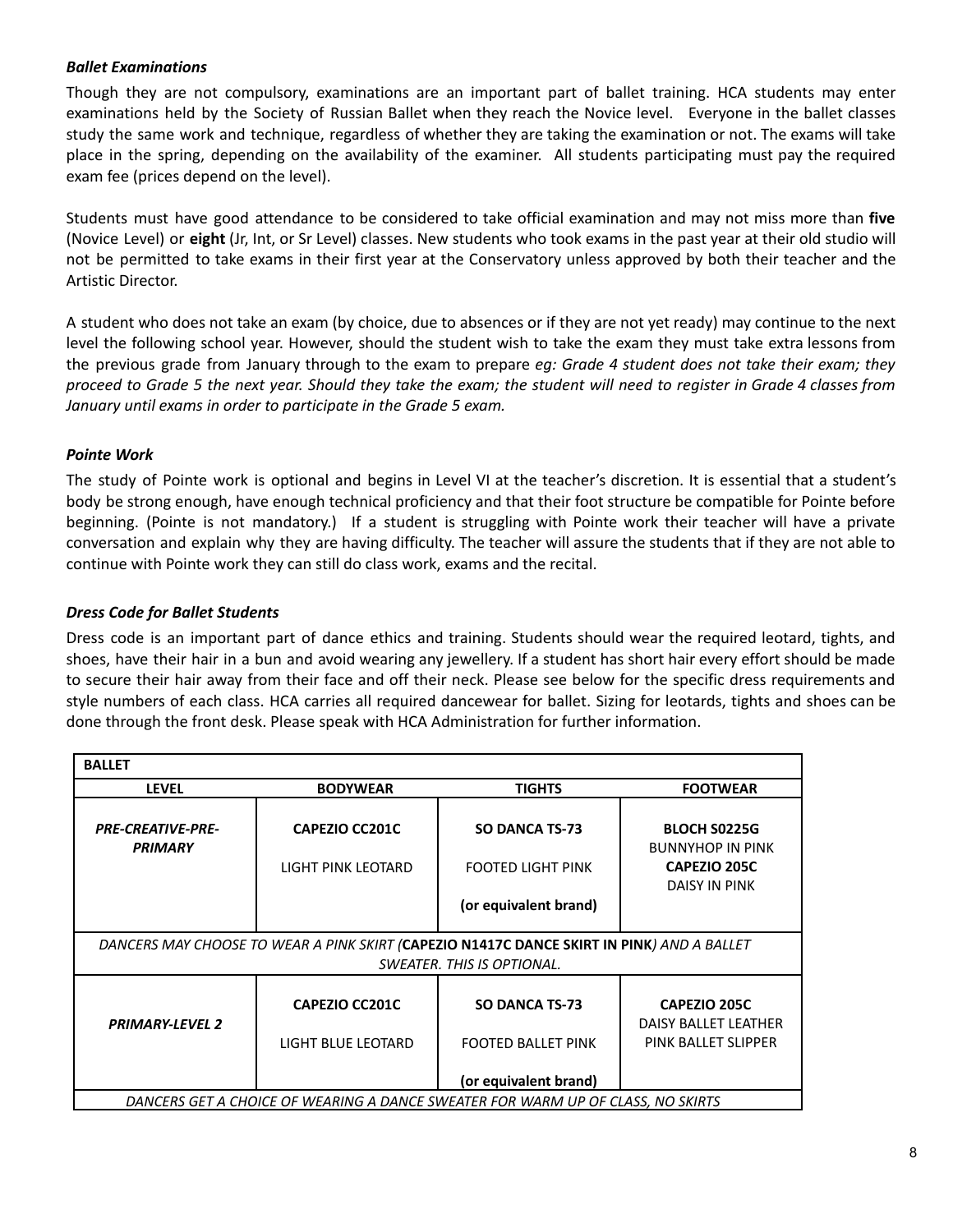|                                                                                                   |                      |                                                                     | CAPEZIO 205C              |
|---------------------------------------------------------------------------------------------------|----------------------|---------------------------------------------------------------------|---------------------------|
|                                                                                                   |                      | SO DANCA TS-73 or                                                   | <b>DAISY LEATHER PINK</b> |
|                                                                                                   | <b>CAPEZIO</b>       | <b>TS-74</b>                                                        | ΟR                        |
| LEVEL 3, 4, 5                                                                                     | CC100C/CC100         | <b>FOOTED LIGHT PINK</b>                                            | <b>CAPEZIO HANAMI</b>     |
|                                                                                                   |                      |                                                                     | 2037W                     |
|                                                                                                   | <b>NAVY LEOTARD</b>  | OR                                                                  | <b>LIGHT PINK CANVAS</b>  |
|                                                                                                   |                      |                                                                     | <b>BALLET SLIPPER</b>     |
|                                                                                                   |                      | SO DANCA TS-81 or                                                   | <b>OR</b>                 |
|                                                                                                   |                      | <b>TS-82</b>                                                        | <b>SO DANCA SD-16</b>     |
|                                                                                                   |                      | <b>LIGHT PINK</b>                                                   | <b>LIGHT PINK CANVAS</b>  |
|                                                                                                   |                      | <b>TRANSITION</b>                                                   | <b>BALLET SLIPPER</b>     |
|                                                                                                   |                      |                                                                     | (LEVEL 4 AND UP)          |
|                                                                                                   |                      | (or                                                                 |                           |
|                                                                                                   |                      | equivalent                                                          |                           |
|                                                                                                   |                      | brand)                                                              |                           |
|                                                                                                   |                      |                                                                     | <b>CAPEZIO HANAMI</b>     |
|                                                                                                   |                      | <b>SO DANCA TS-74</b>                                               | 2037W                     |
|                                                                                                   | <b>CC100</b>         | <b>FOOTED LIGHT PINK</b>                                            | <b>LIGHT PINK CANVAS</b>  |
| LEVEL 6, 7, 8                                                                                     | ROYAL BLUE LEOTARD   |                                                                     | <b>BALLET SLIPPER</b>     |
|                                                                                                   |                      | OR                                                                  |                           |
|                                                                                                   |                      |                                                                     | <b>SO DANCA SD-16</b>     |
|                                                                                                   |                      | SO DANCA TS-82 LIGHT                                                | <b>LIGHT PINK CANVAS</b>  |
|                                                                                                   |                      | <b>PINK TRANSITION</b>                                              | <b>BALLET SLIPPER OR</b>  |
|                                                                                                   |                      |                                                                     | <b>EQUIVALENT</b>         |
|                                                                                                   |                      | (or equivalent brand)                                               | (LEVEL 4 AND UP)          |
|                                                                                                   |                      | <b>SO DANCA TS-74</b>                                               |                           |
|                                                                                                   | CC100/CC100TOR       | FOOTED LIGHT PINK OR                                                | SO DANCA SD-16            |
| <b>ALL SENIOR CLASSES</b>                                                                         | <b>CC123</b>         | <b>SO DANCA TS-82</b>                                               | <b>LIGHT PINK CANVAS</b>  |
|                                                                                                   | <b>BLACK LEOTARD</b> | LIGHT PINK                                                          | <b>BALLET SLIPPER OR</b>  |
|                                                                                                   |                      | <b>TRANSITION</b>                                                   | EQUIVALENT                |
|                                                                                                   |                      |                                                                     | (LEVEL 4 AND UP)          |
|                                                                                                   |                      | (or                                                                 |                           |
|                                                                                                   |                      | equivalent                                                          |                           |
|                                                                                                   |                      | brand)                                                              |                           |
| IF YOU ARE REGISTERED IN ANOTHER TYPE OF STYLE OF DANCE SUCH AS LYRICAL OR MODERN THAT IS BACK TO |                      |                                                                     |                           |
|                                                                                                   |                      | BACK WITH YOUR BALLET CLASS, PLEASE PURCHASE THE TRANSITION TIGHTS) |                           |
|                                                                                                   |                      |                                                                     |                           |

#### *ABSOLUTELY NO SKIRTS OR LEG WARMERS PLEASE*

*IF YOU ARE TRANSITIONING FROM HIP HOP INTO THESE CLASSES, PLEASE INFORM YOUR TEACHERS AND* **CHANGE QUICKLY** 

| <b>ADULT CLASSES</b>        | LEOTARD OR SNUG<br><b>FITTING ATTIRE</b><br>(LEGGINGS AND TANKS<br>ACCEPTED) | NOT MANDATORY BUT IF<br>REQUIRED:<br>SO DANCA TS-74<br><b>FOOTED LIGHT PINK</b> | ANY LIGHT PINK<br><b>CANVAS BALLET</b><br><b>SLIPPER</b> |
|-----------------------------|------------------------------------------------------------------------------|---------------------------------------------------------------------------------|----------------------------------------------------------|
| LYRICAL/MODERN/CONTEMPORARY |                                                                              |                                                                                 |                                                          |
| <b>LEVEL</b>                | <b>BODYWEAR</b>                                                              | <b>TIGHTS</b>                                                                   | <b>FOOTWEAR</b>                                          |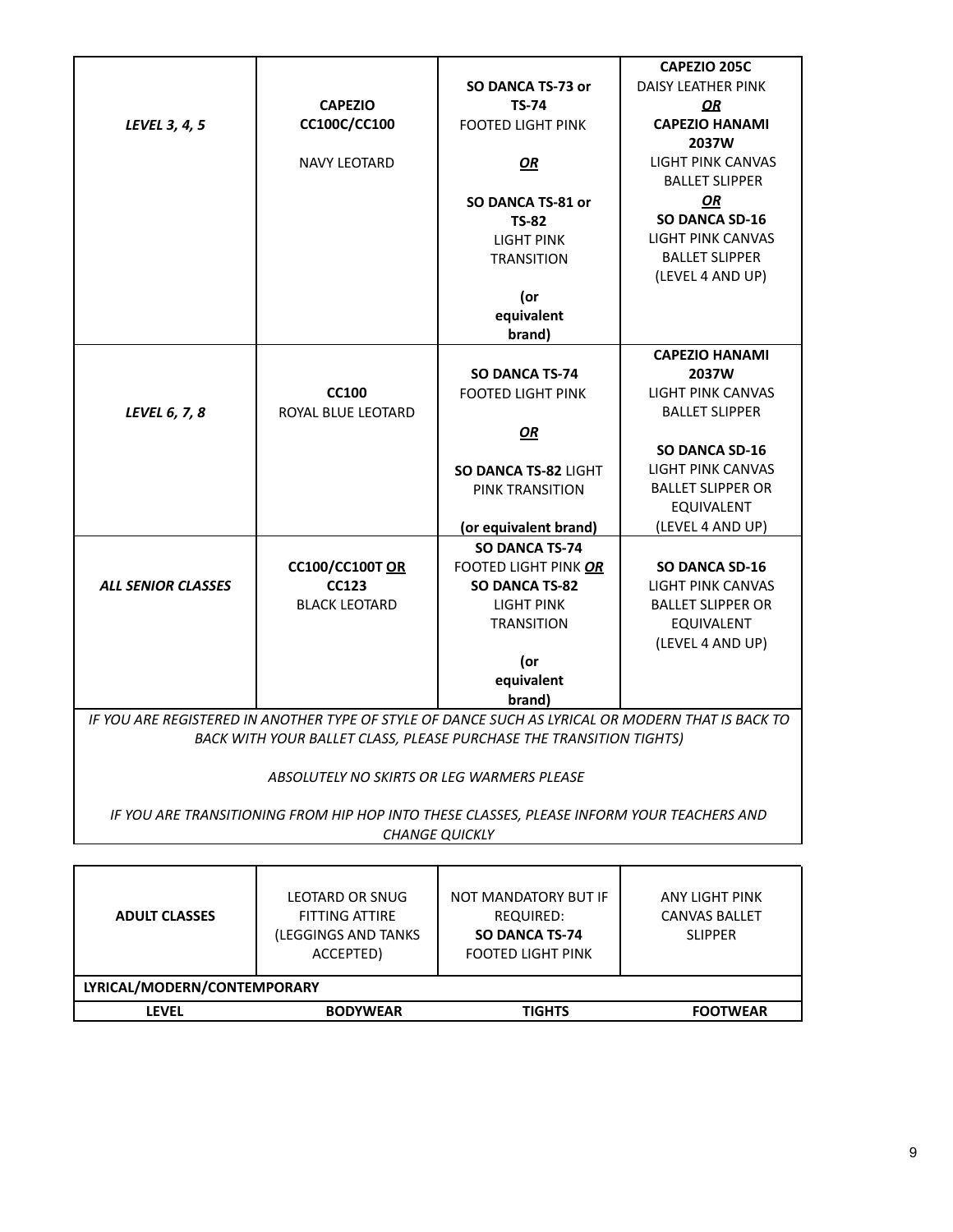| <b>ALL CLASSES</b>                                                                                                                                                          | LEOTARD OR TANK<br>(COLOURS ARE<br>OPTIONAL)<br>SNUG FITTING BLACK<br><b>SHORTS (CAPEZIO</b><br>TB113c/TB113)                                                                                                                                               | <b>OPTIONAL</b><br>(IF TRANSITIONING<br>FROM BALLET CLASS,<br><b>TRANSITION TIGHTS</b><br>ARE ALLOWED) | <b>BAREFOOT IS</b><br>APPROPRIATE.<br><b>NUDE FOOT UNDIES</b><br>ALLOWED, BUT NOT<br>MANDATORY. |
|-----------------------------------------------------------------------------------------------------------------------------------------------------------------------------|-------------------------------------------------------------------------------------------------------------------------------------------------------------------------------------------------------------------------------------------------------------|--------------------------------------------------------------------------------------------------------|-------------------------------------------------------------------------------------------------|
|                                                                                                                                                                             | ABSOLUTELY NO BAGGY CLOTHING OR LOOSE TANK TOPS WITH PATTERNS, DESIGNS OR WORDS (LYRICAL: LOOSE<br>FITTING TANKS ARE OKAY, BUT NOT IDEAL). IT IS IMPORTANT FOR YOUR TEACHER TO SEE YOUR<br>BODY AND BE ABLE TO PREVENT THE DANCER FROM INJURING THEMSELVES. |                                                                                                        |                                                                                                 |
| <b>JAZZ</b>                                                                                                                                                                 |                                                                                                                                                                                                                                                             |                                                                                                        |                                                                                                 |
| <b>LEVEL</b>                                                                                                                                                                | <b>BODYWEAR</b>                                                                                                                                                                                                                                             | <b>TIGHTS</b>                                                                                          | <b>FOOTWEAR</b>                                                                                 |
| <b>ALL CLASSES</b>                                                                                                                                                          | <b>LEOTARD OR TANK</b><br>(COLOURS ARE<br>OPTIONAL)<br><b>SNUG FITTING BLACK</b><br><b>SHORTS (CAPEZIO</b><br>TB113c/TB113)                                                                                                                                 | OPTIONAL.<br>(IF TRANSITIONING<br>FROM BALLET CLASS,<br>TIGHTS ARE ALLOWED)                            | <b>BLACK SLIP ON JAZZ SHOE.</b><br><b>BRAND IS OPTIONAL.</b>                                    |
| ABSOLUTELY NO BAGGY CLOTHING OR LOOSE TANK TOPS.<br>IT IS IMPORTANT FOR YOUR TEACHER TO SEE YOUR BODY AND BE ABLE TO PREVENT THE DANCER FROM<br><b>INJURING THEMSELVES.</b> |                                                                                                                                                                                                                                                             |                                                                                                        |                                                                                                 |
| <b>HIP HOP</b>                                                                                                                                                              |                                                                                                                                                                                                                                                             |                                                                                                        |                                                                                                 |
| <b>LEVEL</b>                                                                                                                                                                | <b>BODYWEAR</b>                                                                                                                                                                                                                                             | <b>TIGHTS</b>                                                                                          | <b>FOOTWEAR</b>                                                                                 |
| <b>ALL CLASSES</b>                                                                                                                                                          | DANCE ATTIRE SET BY<br>THE TEACHER<br><b>BAGGY HIP HOP PANTS</b><br><b>T-SHIRTS OR TANKS</b>                                                                                                                                                                | <b>NONE</b>                                                                                            | <b>INDOOR RUNNING</b><br><b>SHOES OR HIP HOP</b><br><b>SHOES</b>                                |
| PLEASE NO LEOTARDS OR BALLET/LYRICAL/MODERN OUTFITS FOR THESE CLASSES. ABSOLUTELY NO<br><b>BAGGY SWEATERS.</b>                                                              |                                                                                                                                                                                                                                                             |                                                                                                        |                                                                                                 |

# *Year End Recital*

The year-end recital called "*HCA Celebrates"* is held in June at FirstOntario Concert Hall. Though not compulsory, most dance students will take part in the year-end recital. Younger students between the ages of 3-8 (approx.) will participate in a preshow performance on the same day from 6-7pm. **For those who chose not to participate in the recitals, their last class will be after the ballet exams.**

On the day of the recital, all students are asked to attend a dress rehearsal at FirstOntario Concert Hall. HCA Administration will provide students with a schedule outlining the times they will need to be at the theatre.

The following will be available for parents purchase the day of the recital:

- DVDs of the performance (also available for pre-order before the recital)
- **Flowers**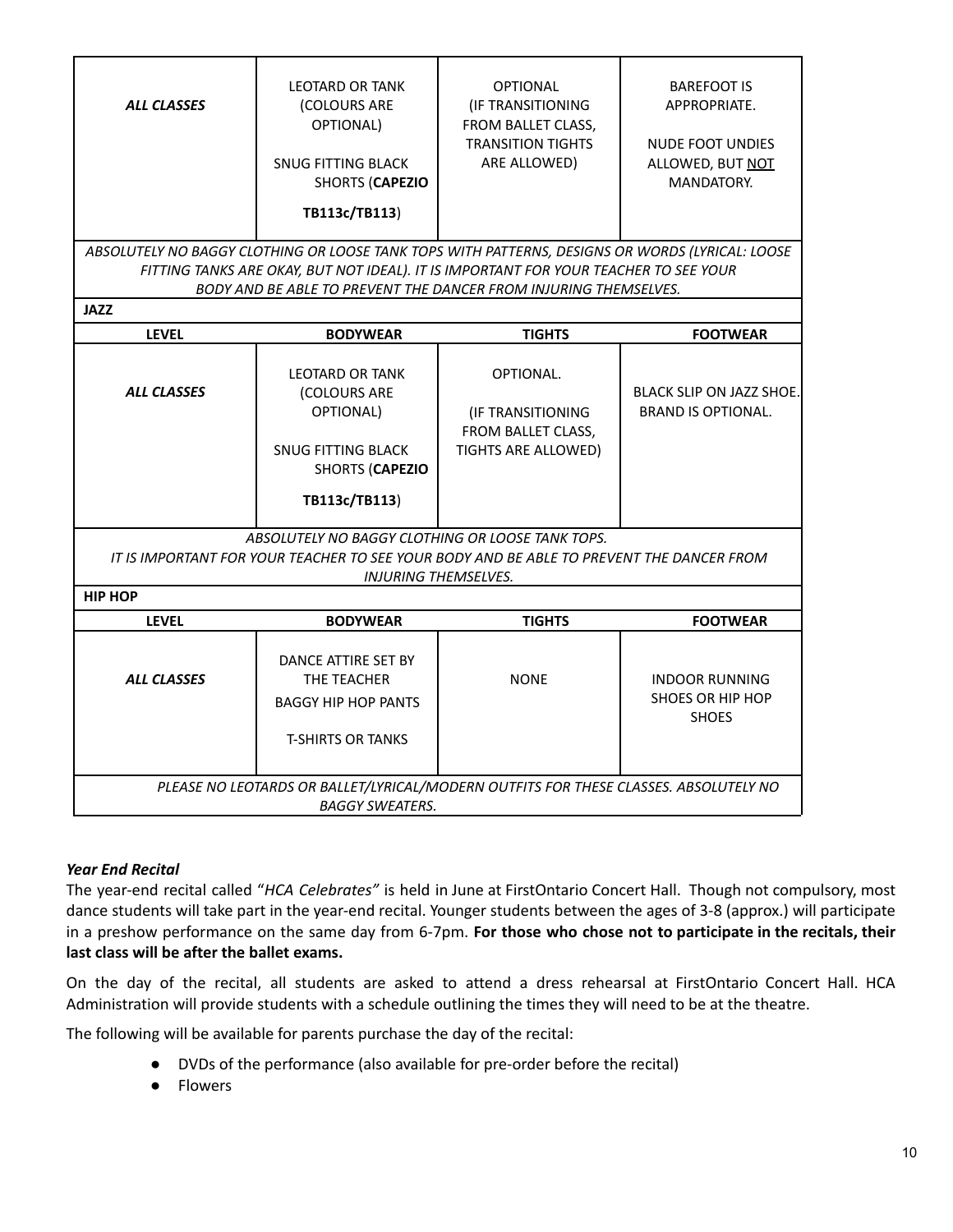# *Tickets*

Parents may purchase tickets for the year-end recital which is held at FirstOntario Concert Hall. Tickets go on sale during April. We try to keep our ticket prices reasonable while meeting the cost of renting this world class venue. The venue requires that everyone attending the performance purchase a ticket, this includes young children. Signs will be posted around the Conservatory letting the parents know of the exact performance date. **Tickets are assigned seats, sold on a** first come first serve basis. They can only be purchased if all outstanding school fees have been paid. HCA staff members are not permitted to hold or reserve tickets. We encourage you to bring your family and friends to join us in celebrating your child's achievements. Please let the front desk know if your guests require accessible seating, so that we may arrange it in advance of the performance.

COVID-19 NOTE: We will assess plans around Year End Recital as the year progresses, as we are unable to determine **at this time whether a larger gathering will be permitted.**

#### *Special Performances*

Opportunities for extra performances may arise for dance students throughout the year. Individuals or classes may be asked by the Artistic Director to participate and/or auditions may be held to choose the participants.

# *MUSIC DEPARTMENT*

#### *Music Books*

Music books need to be purchased for both private and group music lessons. Students can purchase music books at the front desk; we have a great selection in stock and make orders regularly. Please inform the admin staff of your book needs.

#### *RCM Examinations*

Though not compulsory, the HCA encourages music students to take the national music exams as set by the Royal Conservatory of Music in Toronto (RCM). They are a nice way to mark a student's progress and provide students incentives and goals to work toward. The RCM exams take place in Hamilton at designated times and locations throughout the year. An application for an exam is submitted to the RCM after consulting with the student's music teacher.

#### *In-House Exams*

At least once per year, Hamilton Conservatory for the Arts offers reasonably-priced in-house piano exams, based upon RCM curriculum. An external examiner will test students on technique, sight-reading and ear training, repertoire, and studies. Students may choose to register in these exams as practice for future RCM examinations; feedback for upcoming festivals, competitions and auditions; or simply as an unbiased assessment of progress.

#### *Performances*

There are three optional term concerts held each year called **Music Performance Classes**. All three performances are held in the HCA Recital Hall.

There may be additional performances in which students can participate. The Music Gala performance is held in June in the HCA Recital Hall. Students who wish to perform must audition before an independent panel of artists from the musical community. The Music Gala is a ticketed event and parents can purchase tickets from the front desk once the audition results have been distributed.

COVID-19 NOTE: We will be assessing how to safely hold Music Performance classes and Galas this year, and hope to **give music students more information soon.**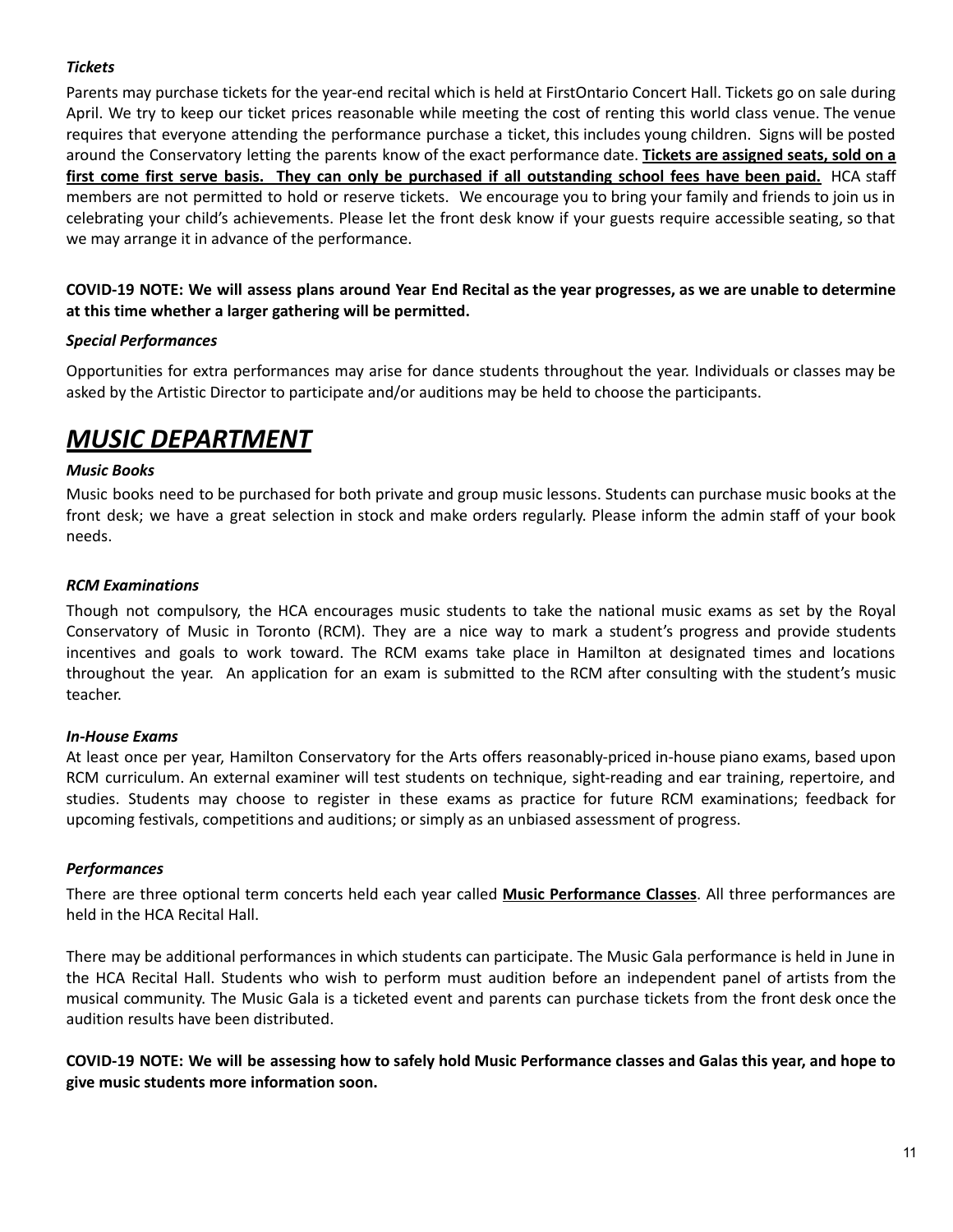# *Auditions*

Auditions are held for music students who would like to perform at the Music Gala or other shows outside of the performance classes. All audition information will be posted in the newsletter and around the school. Interested students should register themselves with the front desk. When registering, you must fill out an audition form which indicates the name of the piece, composer, length, etc. and have your teacher sign the registration form.

The audition will take place in the Recital Hall and a panel of adjudicators evaluates each piece based on artistic presentation, musical and technical merit. Students who audition should arrive early in proper performance attire and be available to perform, if chosen, on the performance date. Students will stand on stage and introduce themselves and the piece as part of the audition. Each piece should be no longer than 5 minutes. Pieces exceeding the allotted time will not be considered for the Gala.

After auditions, teachers will receive a list of the successful candidates; this list will also be available at the front desk. The student can arrange with their teacher agreed upon rehearsal times and fees to help polish the performance.

The number of auditioning students always exceeds the number of spots in the Gala, particularly as we try to include a wide range of skill levels and ages – from beginning students to advanced; we encourage those who aren't successful in the audition to try again the following year!

# *Accompanists*

Music students who are performing in any of the three term concerts (Performance Classes) may use an HCA accompanist. For a small fee of \$10.00, students will receive a short run through rehearsal, usually held the day of the performance, as well as the accompanist for the performance itself. The run through rehearsal includes an initial play through of the piece, as well as a second play through to correct any errors. If a student would like any extra rehearsals outside of this agreement, they must be arranged with the accompanist for an additional fee. For other events outside of the term concerts, students will need to negotiate fees with the accompanist.

#### *Performance Procedures and Dress Code*

Please be sure to arrive early on the day of your performance.

Dress code is an important part of music training and performance. It is important for students to dress well for their Performance Classes and other Gala Performances.

We ask that students wear:

- White Dress Shirt or White Blouse
- Dark coloured pants or skirt (i.e. Black, Navy, Dark Grey)
- Dark coloured dress shoes.

Please do not wear jeans, sneakers or other casual attire for your performances.

# *VISUAL ARTS DEPARTMENT*

#### *Materials*

Materials are included in all of HCA's children and teen visual arts classes. Some adult Visual Arts courses may require extra materials, which will be packaged and available for students to purchase at their convenience.

# *Student Work*

Due to the large volume of student work and limited storage space, the HCA Visual Arts Department holds student work until the end of each term. We regret that we are unable to hold any unclaimed work after this date.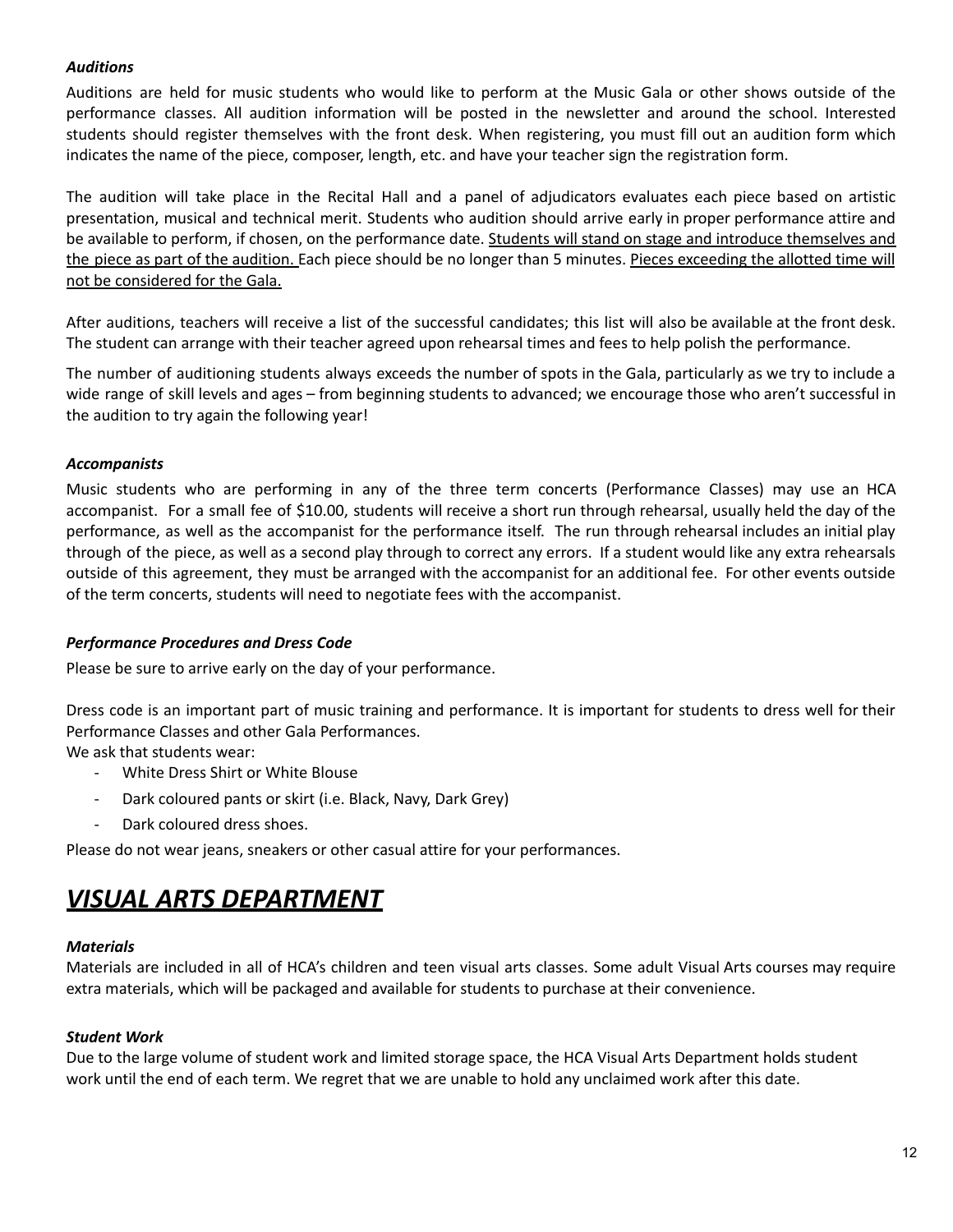# *Gallery*

The HCA Gallery on the main floor features professional artists throughout the year. We welcome you to take a moment to enjoy and be inspired by these wonderful works of art! Please refrain from touching the works on display.

# *Student Exhibition*

Once a year, the students of the Visual Arts department have an exhibition called the HCA Visual Arts Student Exhibition (VASE), located in the HCA Gallery. The VASE takes place from June through to September. Family and friends are invited to attend the opening at HCA (date confirmed by instructor). As part of the final celebration and opening programming, students and their parents will have an opportunity to receive final verbal feedback from the instructor with a student package that includes a certificate, an evaluation, and a final portfolio to take home. At the conclusion of VASE, HCA will contact students to arrange for pick up during the month of September. Any unclaimed pieces of art will be recycled after the arranged pick up time.

# *THEATRE DEPARTMENT*

HCA's Theatre Department offers programming in musical theatre and acting training for ages 6 to adult. Studying theatre encourages creativity, critical thinking, co-operation, and builds confidence. Through the study of various techniques, HCA Theatre students gain skills in singing, dance, improvisation, text study, movement, collective creation, audition preparation, and more. Each class is tailored to the participants and the group's unique training needs.

# **Musical Theatre**

Students in HCA's musical theatre programming will explore singing, dancing and acting through fun, engaging class activities by exploring new musical theatre repertoire each term.

# *Class Structure:*

| Novice Triple Threat            | Ages 6-8 | 1 hour/week                            |
|---------------------------------|----------|----------------------------------------|
| <b>Musical Theatre Ensemble</b> | Ages 9+  | 1.5 hours/week (online for first term) |

# **Acting**

HCA's acting programming offers its students the opportunity to explore different facets of theatre training, from text analysis to improv to devised theatre.

#### *Class Structure:*

| Novice Acting               | Ages 6-8   | 1 hour/week    |                               |
|-----------------------------|------------|----------------|-------------------------------|
| <b>Junior Acting</b>        | Ages 9-12  | 1.5 hours/week |                               |
| Intermediate Acting         | Ages 9-12  | 1.5 hours/week | For returning students        |
| Teen Acting                 | Ages 13-18 | 1.5 hours/week |                               |
| <b>Advanced Teen Acting</b> | Ages 14-18 | 2 hours/week   | May deal with mature concepts |
| <b>Adult Acting</b>         | Ages 18+   | 2 hours/week   |                               |

#### *Dress code:*

Students are expected to wear comfortable clothing they can move and dance in. Appropriate footwear must be worn at all times (ie, sneakers, jazz shoes, ballet slippers. NO bare feet, boots, or sandals, please!)

# *Studio Etiquette:*

HCA strives to create a safe and inclusive environment for its students. Because theatre training can feel vulnerable and challenging, students are to respect HCA staff, fellow students, and the space in which we collectively work.